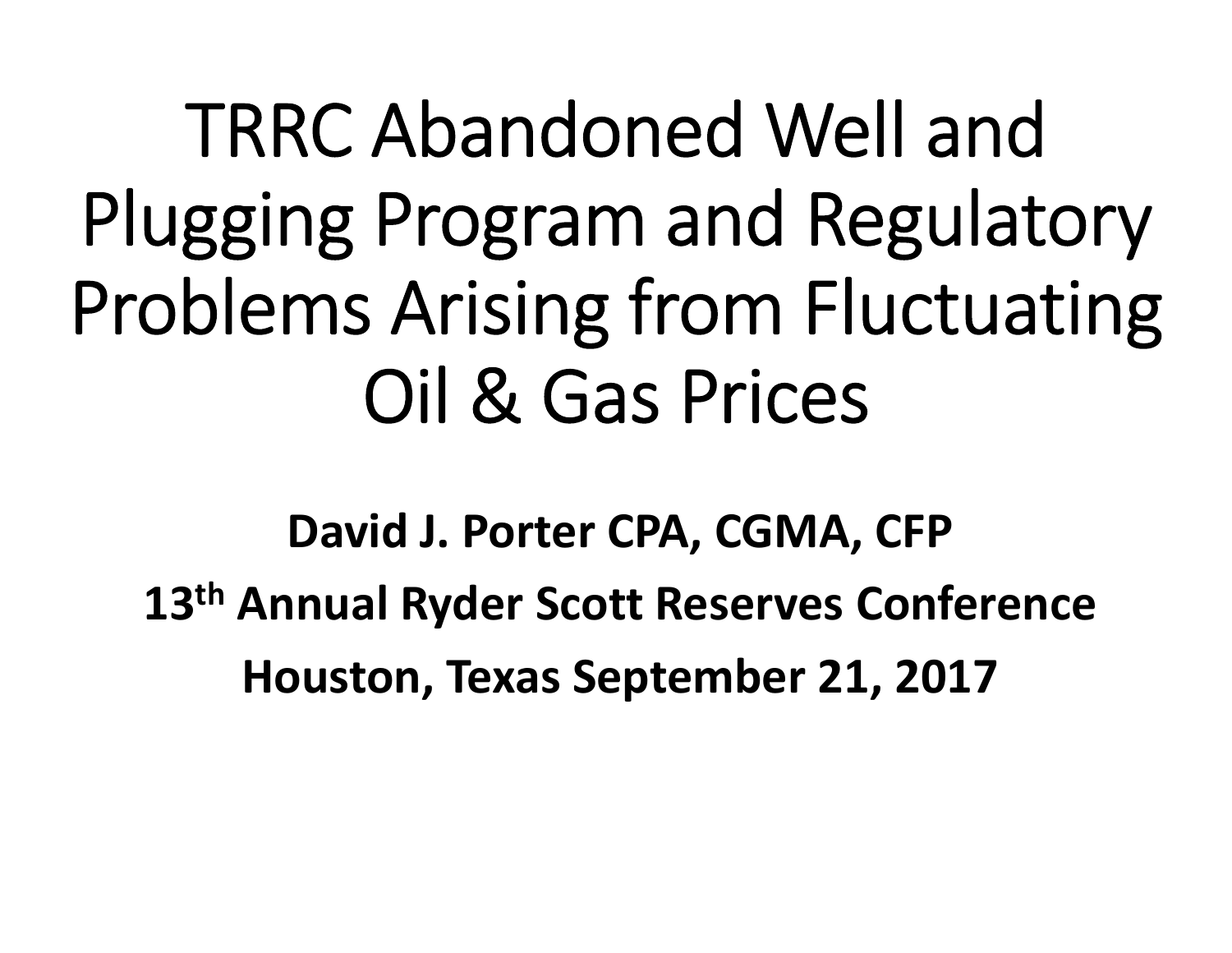## Disclaimer

*The views expressed in this presentation are those of David J. Porter and not those of Ryder Scott, the Texas Railroad Commission, or my consulting clients.*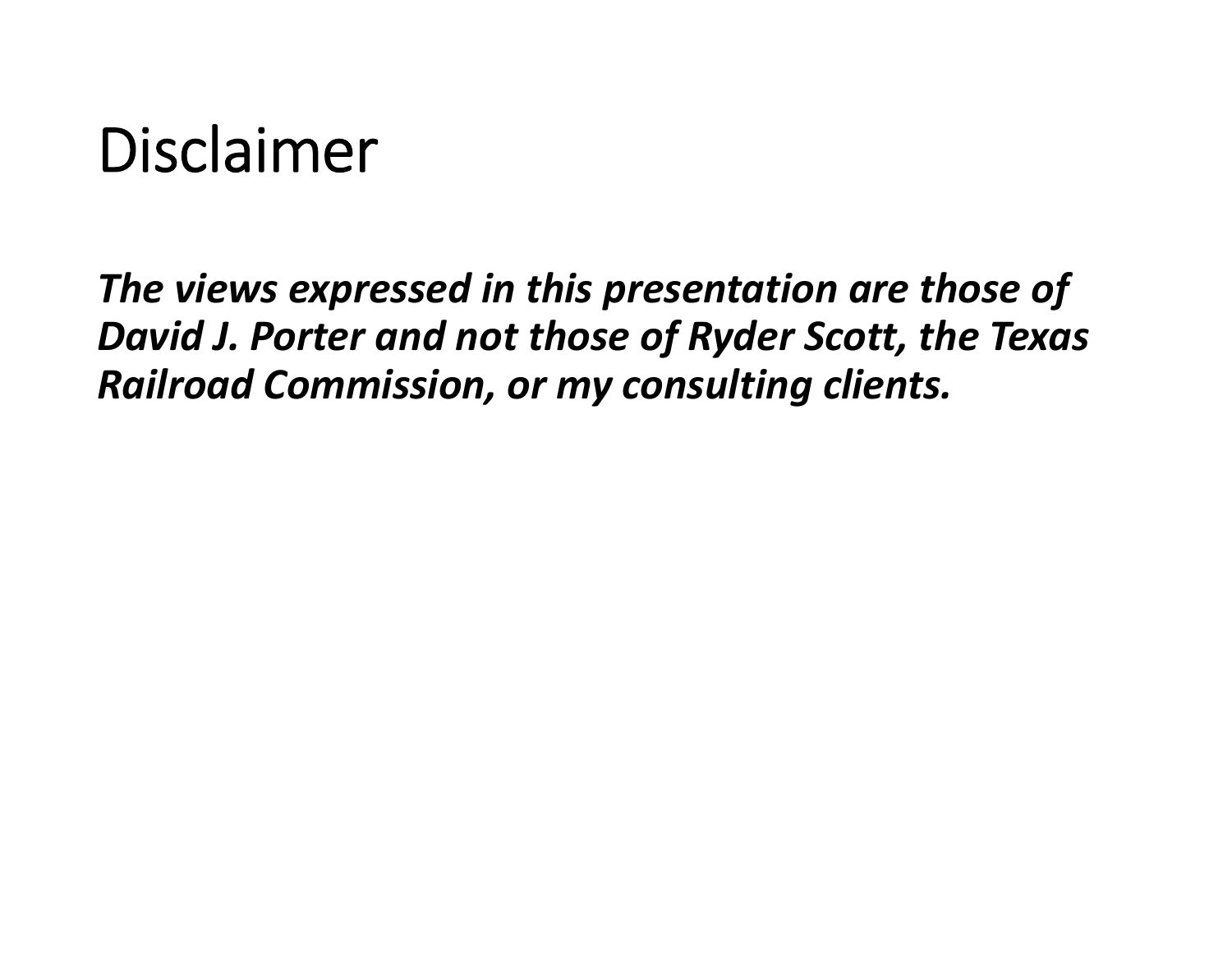## Inactive Well Plugging Extensions

• **Rule 14: Plugging operations on each dry or inactive well shall be commenced within <sup>a</sup> period of one year after drilling or operations cease… unless the Commission or its delegate approves <sup>a</sup> plugging extension under Rule 15.**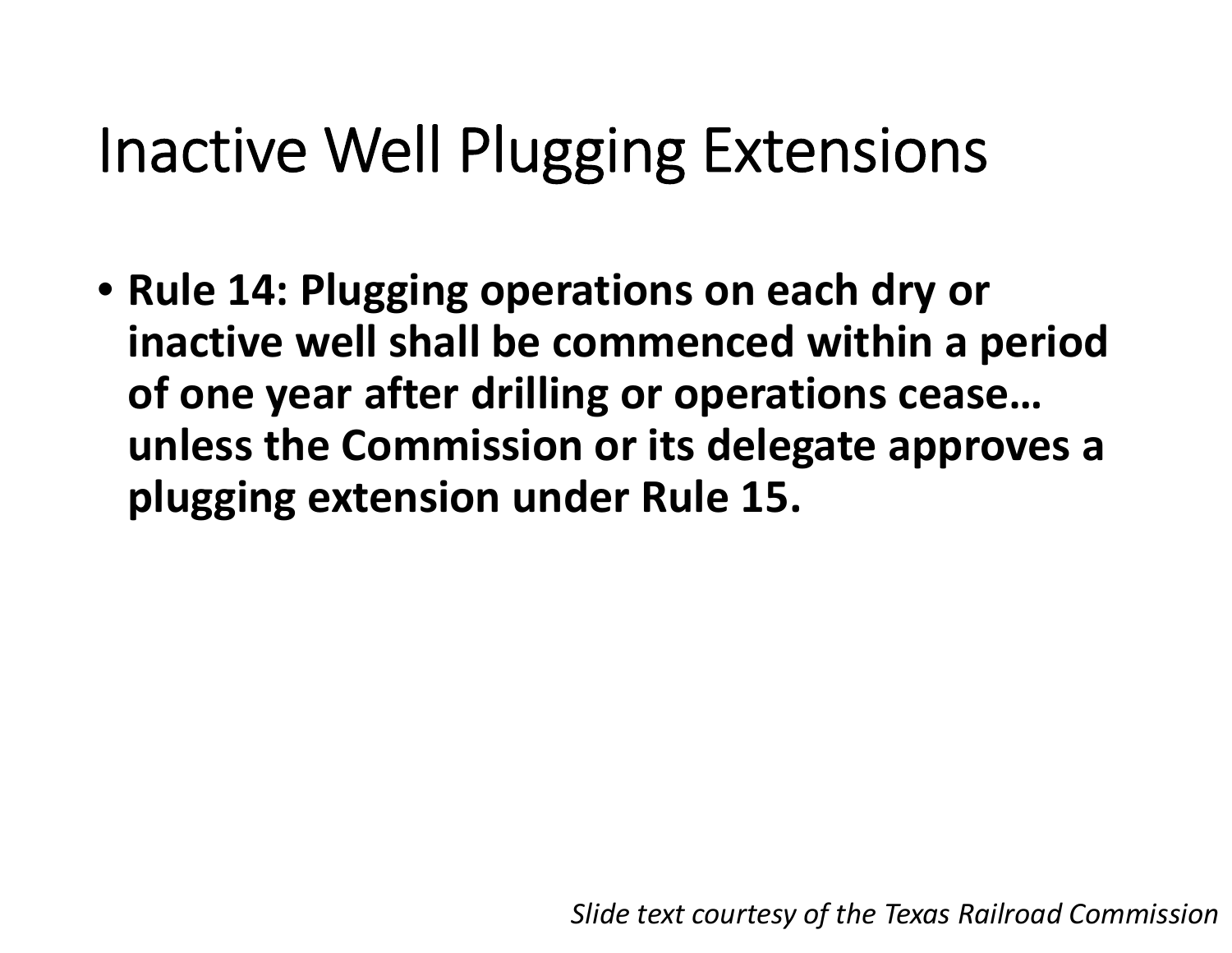## Inactive Well Extension Requirements

- **Operator has <sup>a</sup> current organization report.**
- **Well in compliance with RRC rules and orders.**
- **Operator has <sup>a</sup> good faith claim to continuing right to operate the well.**

**For Inactive Land Wells (Bay/Offshore wells are excluded):**

- Completion of required surface equipment **cleanup/removal** and certification on Form W-**3C**
- **Application for plugging extension and qualification on Form <sup>W</sup>‐3X**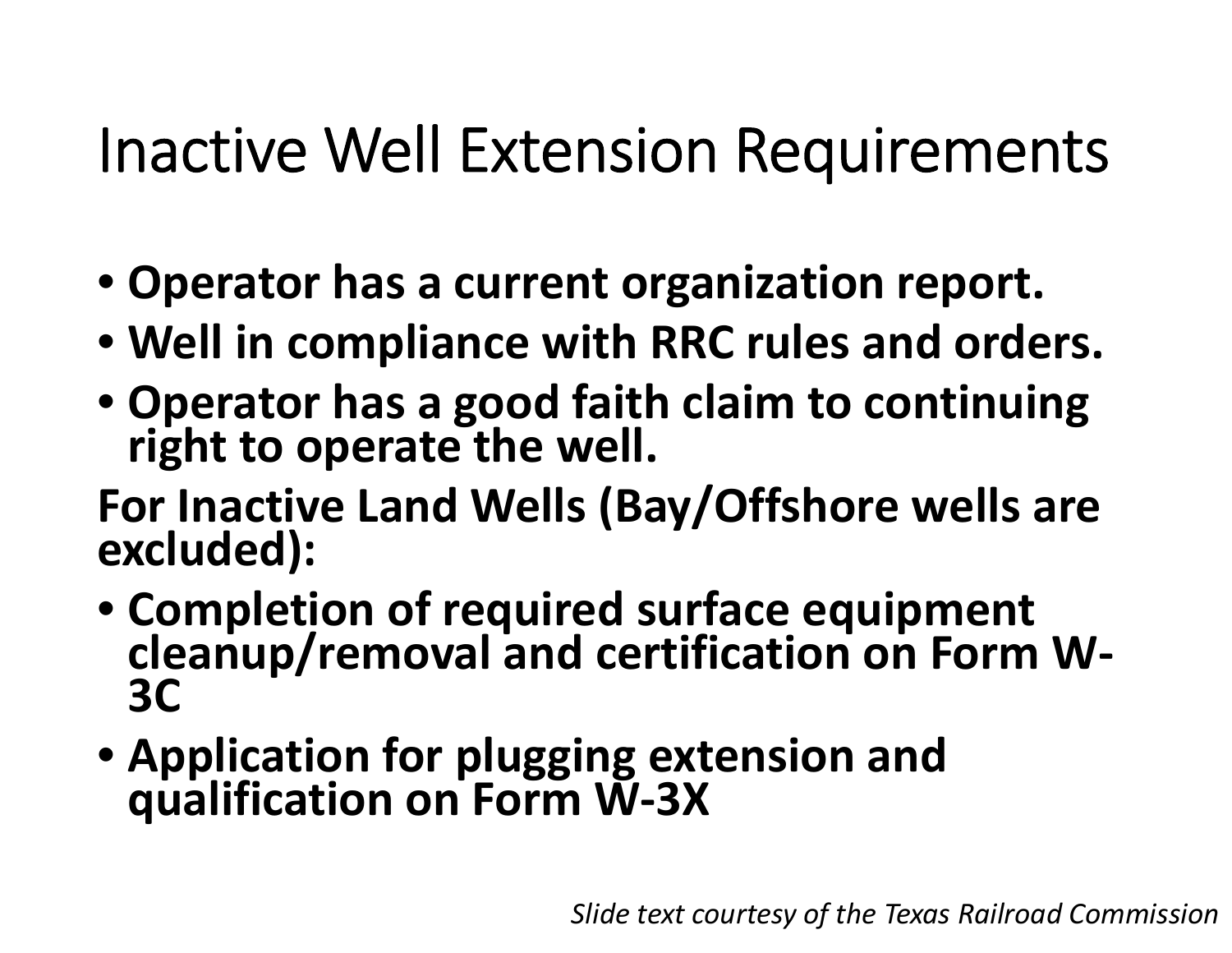## Application for Plugging Extension

- **Operator of an inactive land well must apply for a plugging extension by filing Form W‐3X.**
- **Operator must qualify for an extension under one of several options.**
	- **Three "Blanket" options**
	- **Five "Individual Well" options**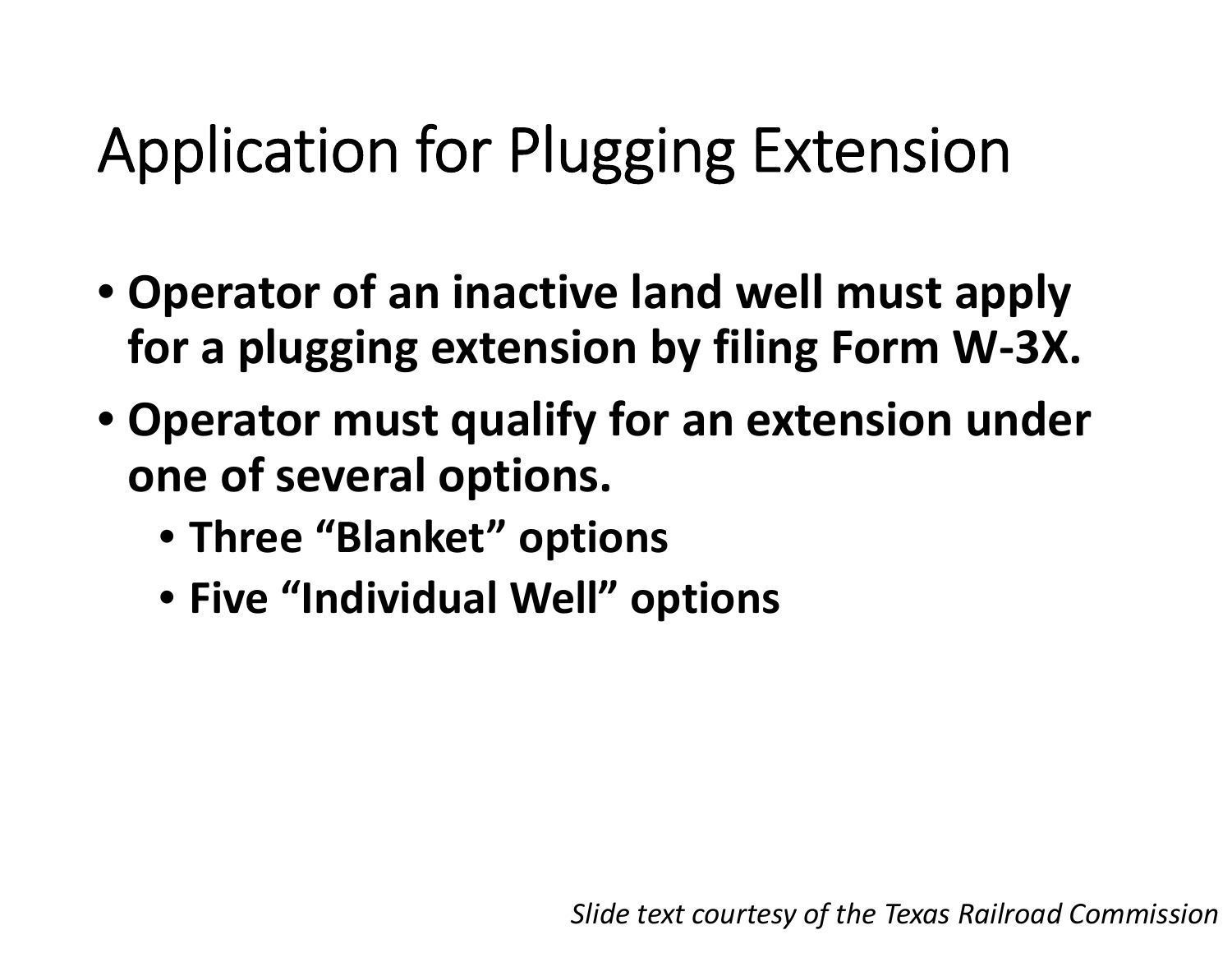### Cost Calculation

**"Cost Calculation": Estimated**"Cost Calculation": Estimated plugging cost<br>based on the average per-foot cost. by disti **on the average per‐foot cost, by district, for state funded plugging operations in the previous fiscal year. Multiply that per‐foot cost times the well depth according to Commission records.**

**http://www.rrc.state.tx.us/compliance/hb2259/HB2259‐CostCalculation.pdf**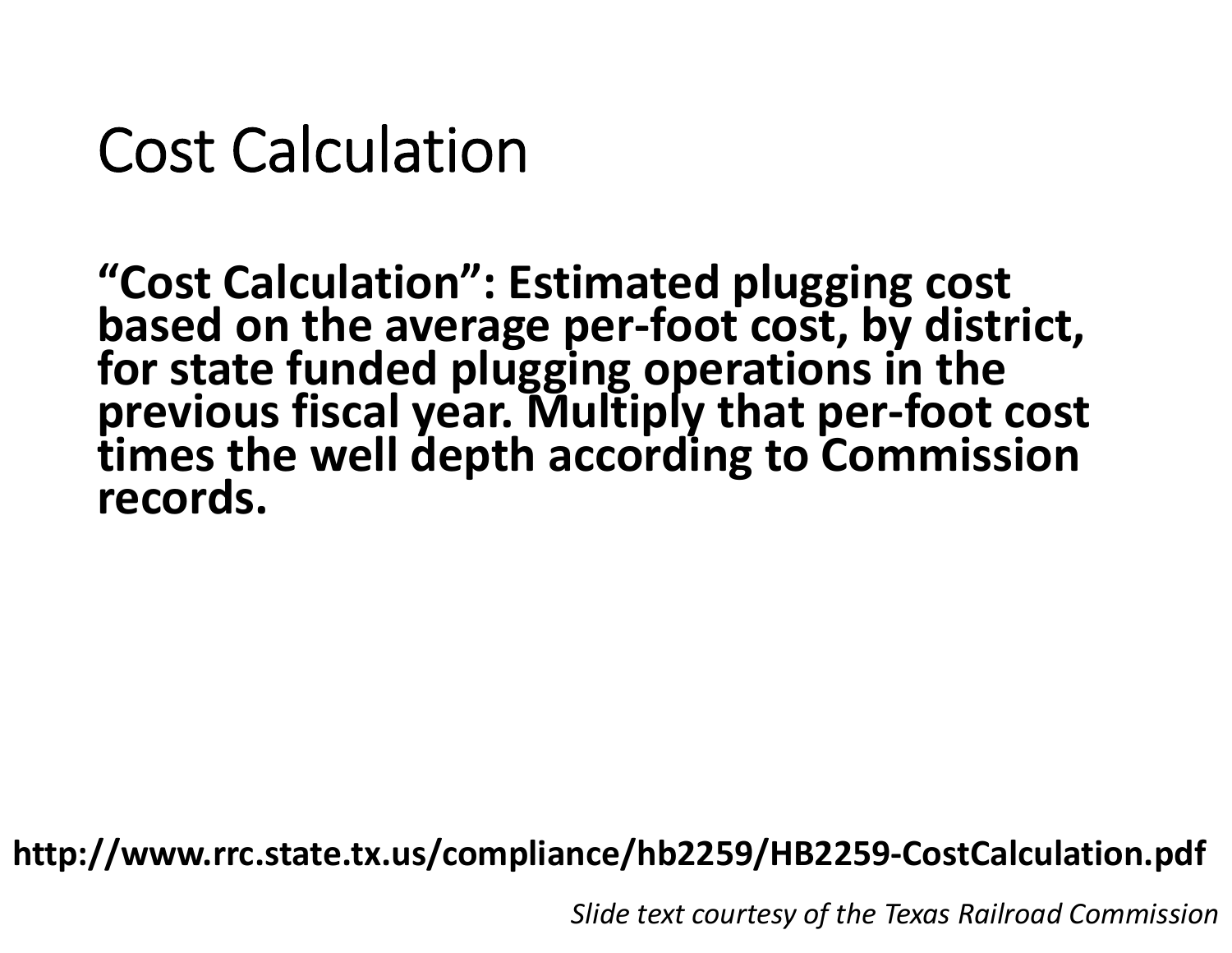# Application for Plugging Extension

**"Blanket" options:**

- **10% plugged/restored**
- **Blanket additional financial security**
- **If publicly traded, secured creditor status.**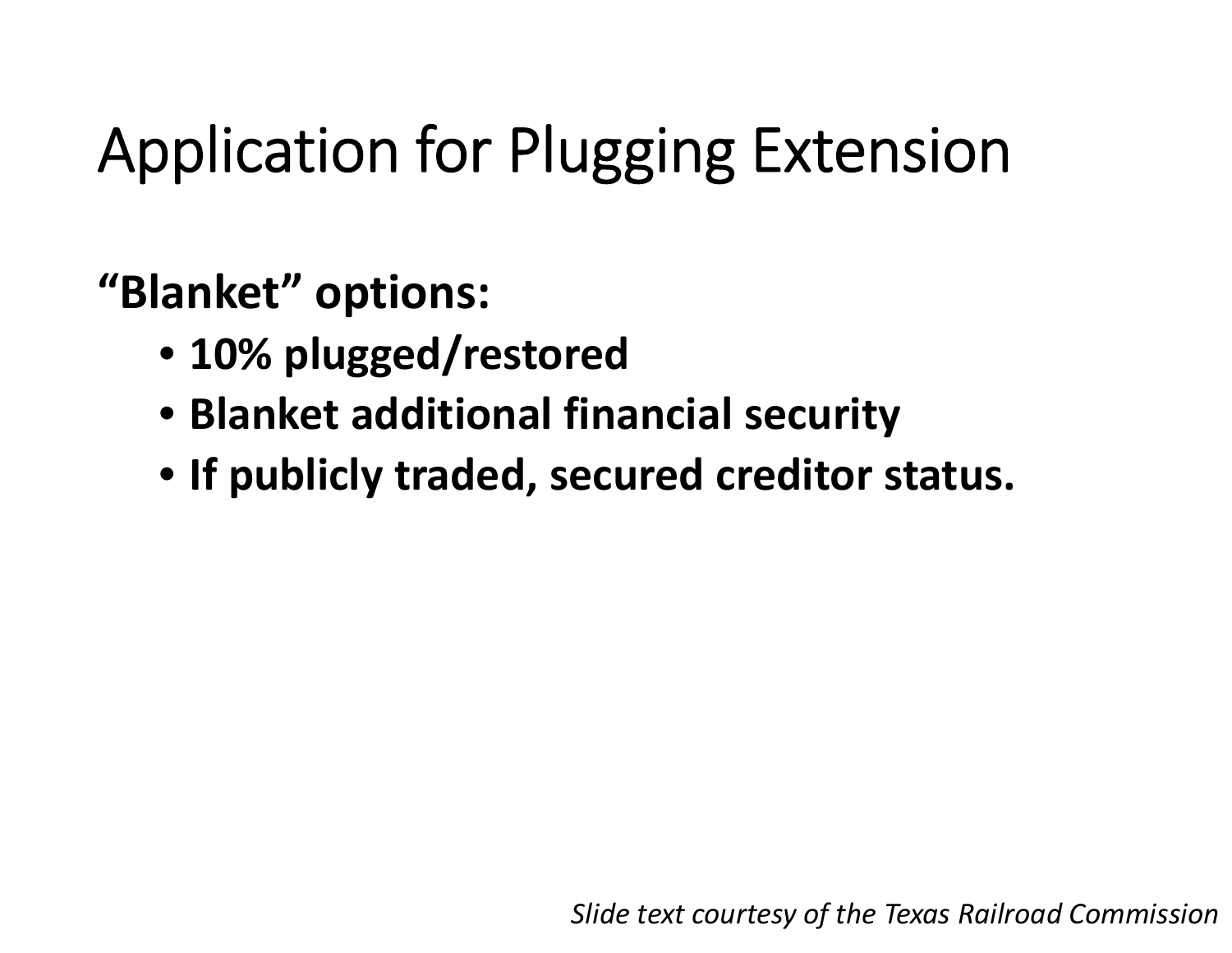# Application for Plugging Extension

**"Individual Well" options:**

- **Abeyance of Plugging Report covering the inactive well plus \$250 fee.**
- **EOR Project status (if eligible)**
- **H‐15 well test (if eligible) plus \$125 fee**
- **Additional financial security**
- **Escrow deposit (10% of "Cost Calculation")**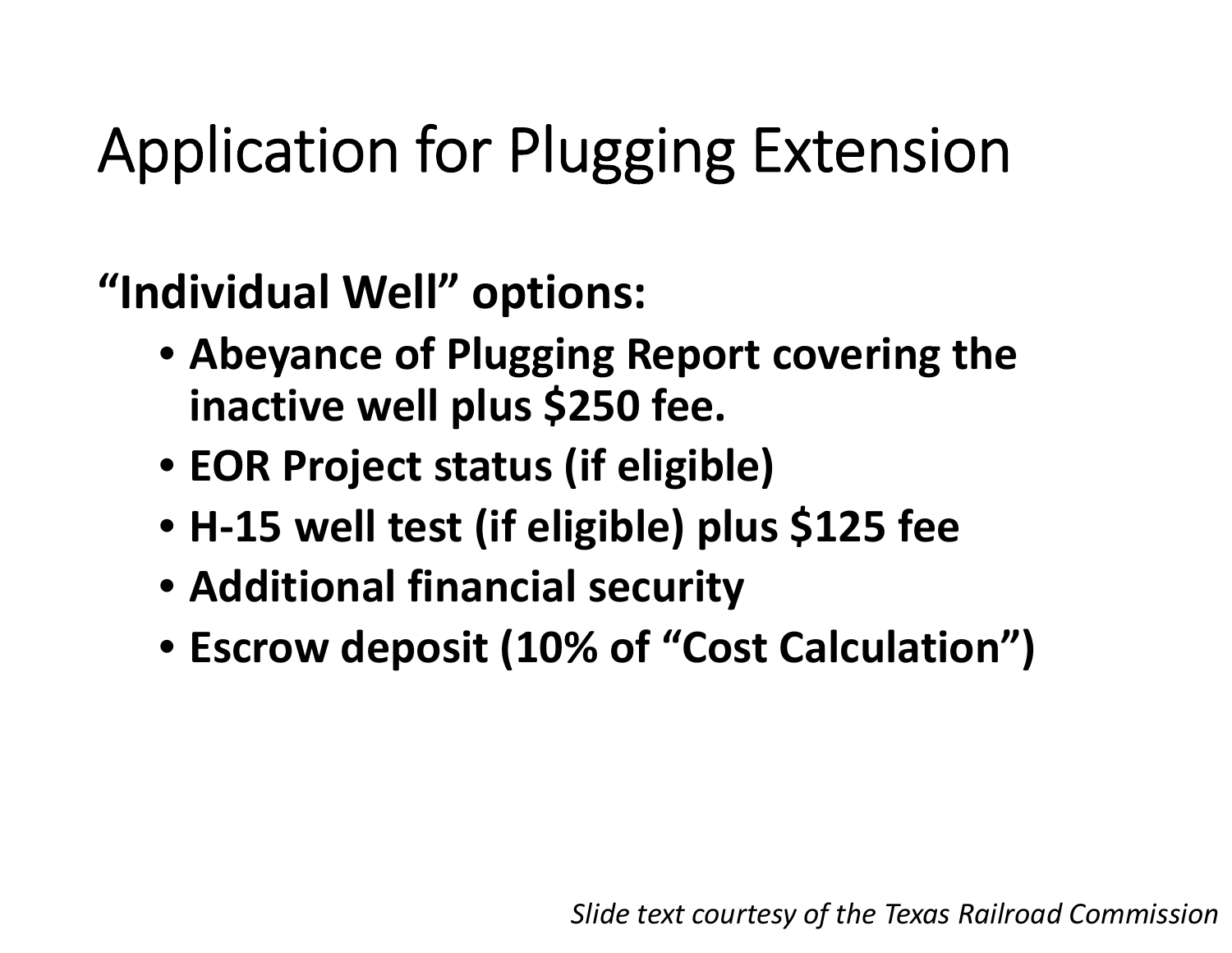## Things that can happen to Orphaned Wells

- **Plugged or brought back to production by current operator**
- **Brought back to production by <sup>a</sup> new operator**
- **Surface owner can plug well**
- **Railroad Commission plugs well**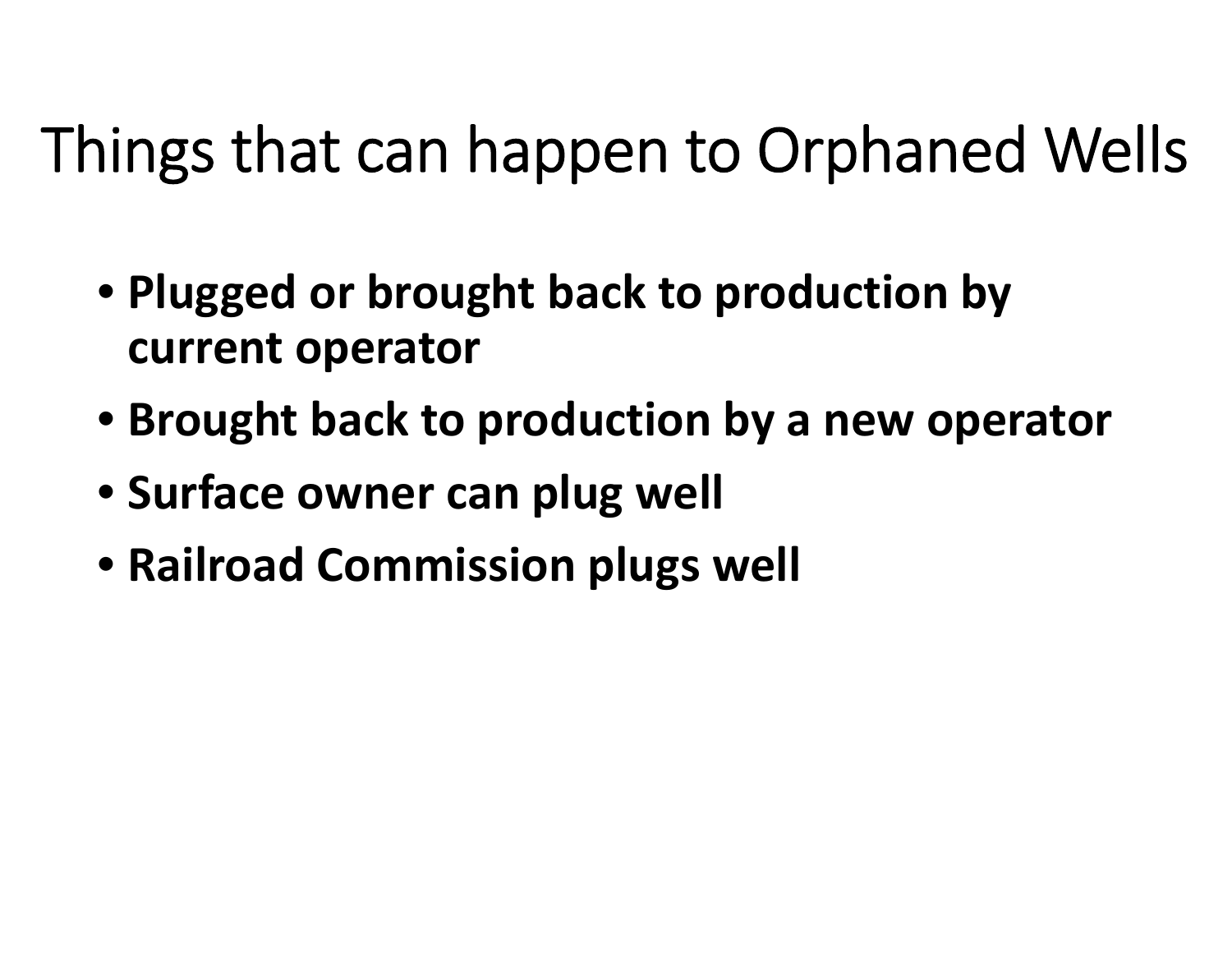# Money RRC spent plugging Orphan Wells

| <b>Fiscal</b><br>Year | <b>Wells</b><br>Plugged | <b>Cost of Plugging</b><br>(Millions) | Avg. Cost per<br>Well |
|-----------------------|-------------------------|---------------------------------------|-----------------------|
| 2013                  | 778                     | \$20.9                                | \$26,900              |
| 2014                  | 563                     | \$15                                  | \$26,600              |
| 2015                  | 692                     | \$10.7                                | \$15,500              |
| 2016                  | 544                     | \$8.5                                 | \$15,700              |
| 2017*                 | 223                     | \$2.4                                 | \$10,800              |

*\*For FY17 there are actual figures for 6 months. Total budget for plugging cost is \$14.4 million for the year.*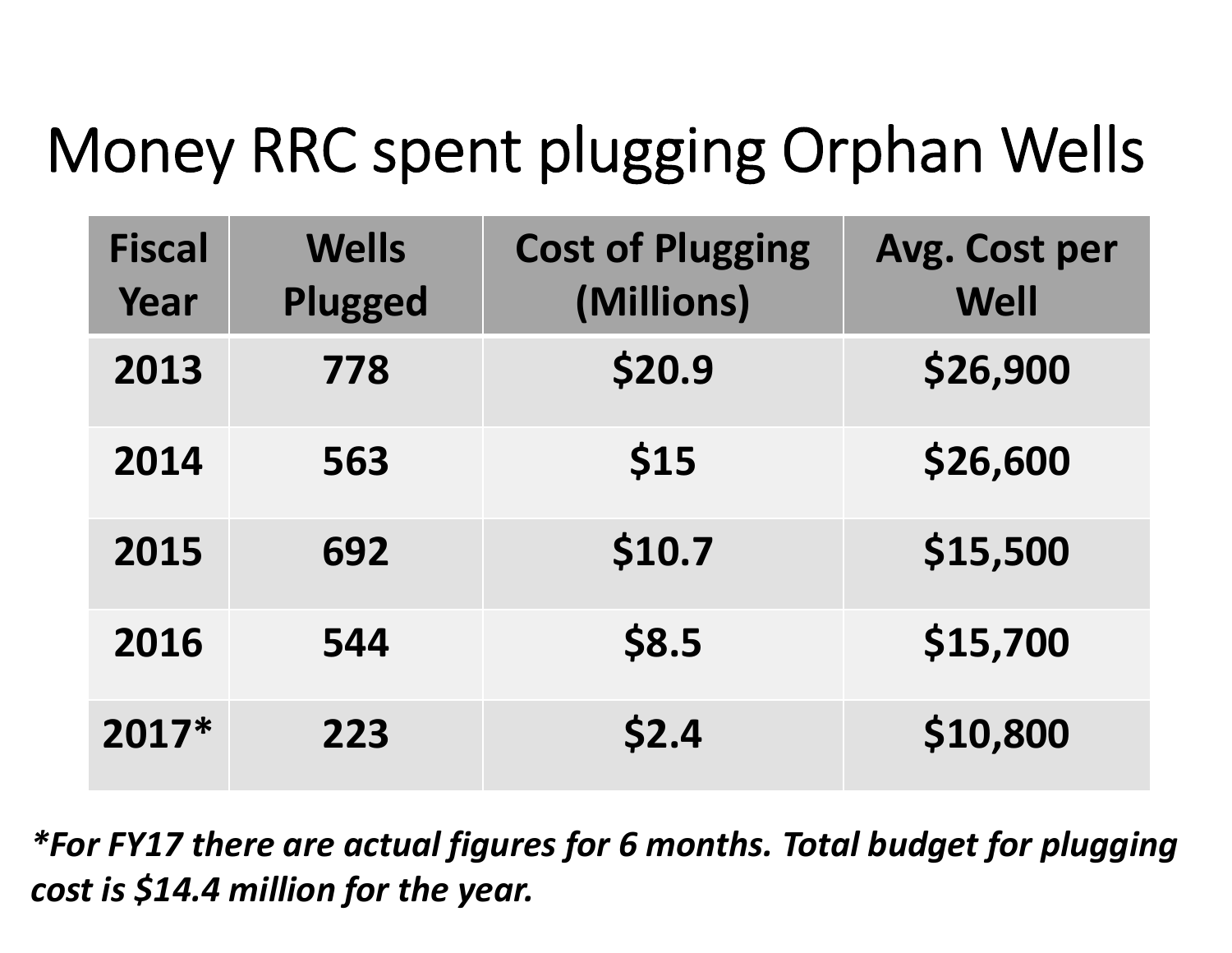Sources of Money used by RRC to fund orphan well plugging

- **Recovered from responsible party**
- **Recovered from salvaged equipment**
- **Recovered from performance bonds, letters of credit, and cash deposits**
- **Taxes and fees paid by industry and public**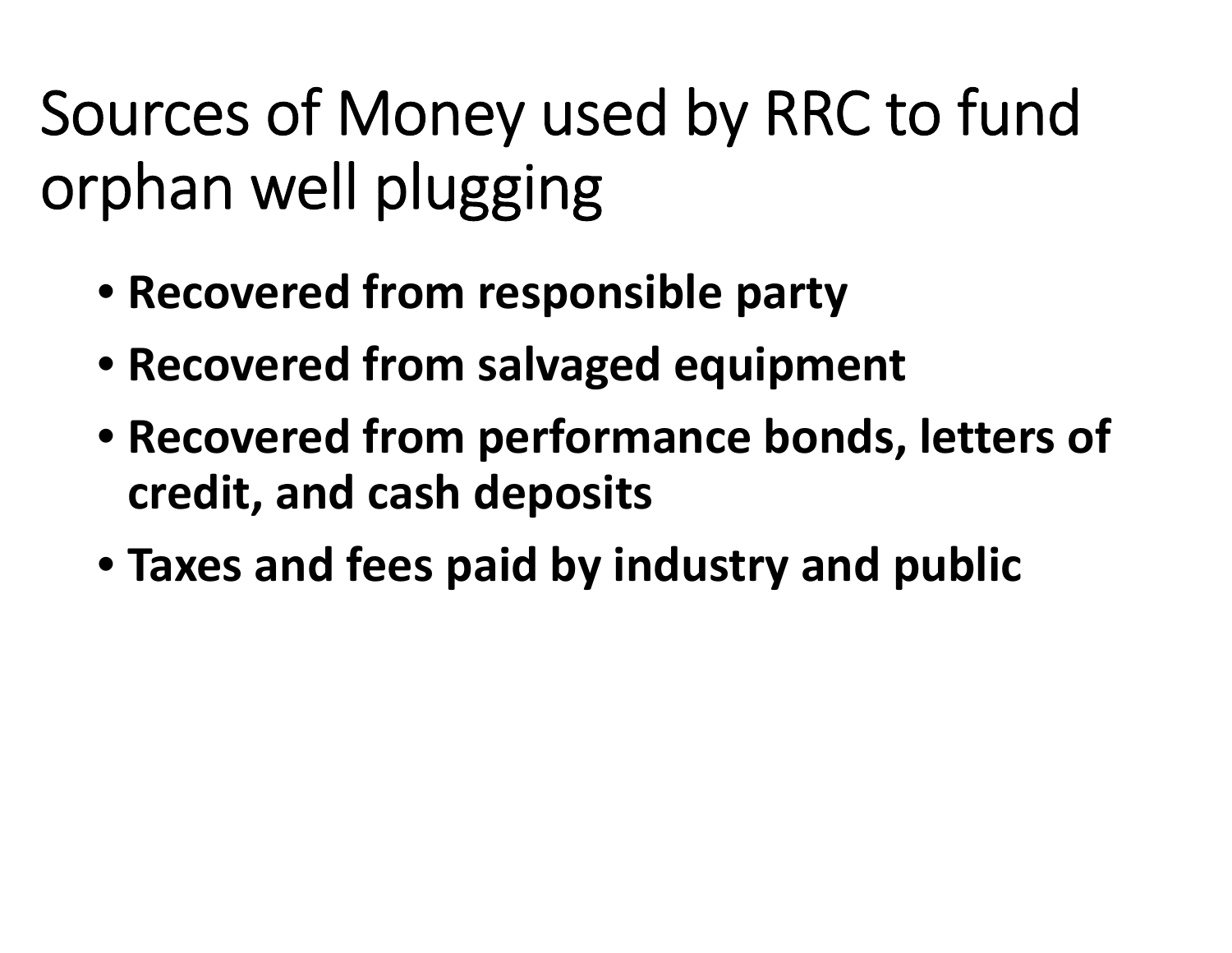## Charge to Operator

• **Amount of performance bond, letter of credit, or cash deposit required from operators of oil and gas wells:**

| 0 to 10 wells            | \$25,000  |
|--------------------------|-----------|
| 11 to 99 wells           | \$50,000  |
| <b>100 wells or More</b> | \$250,000 |